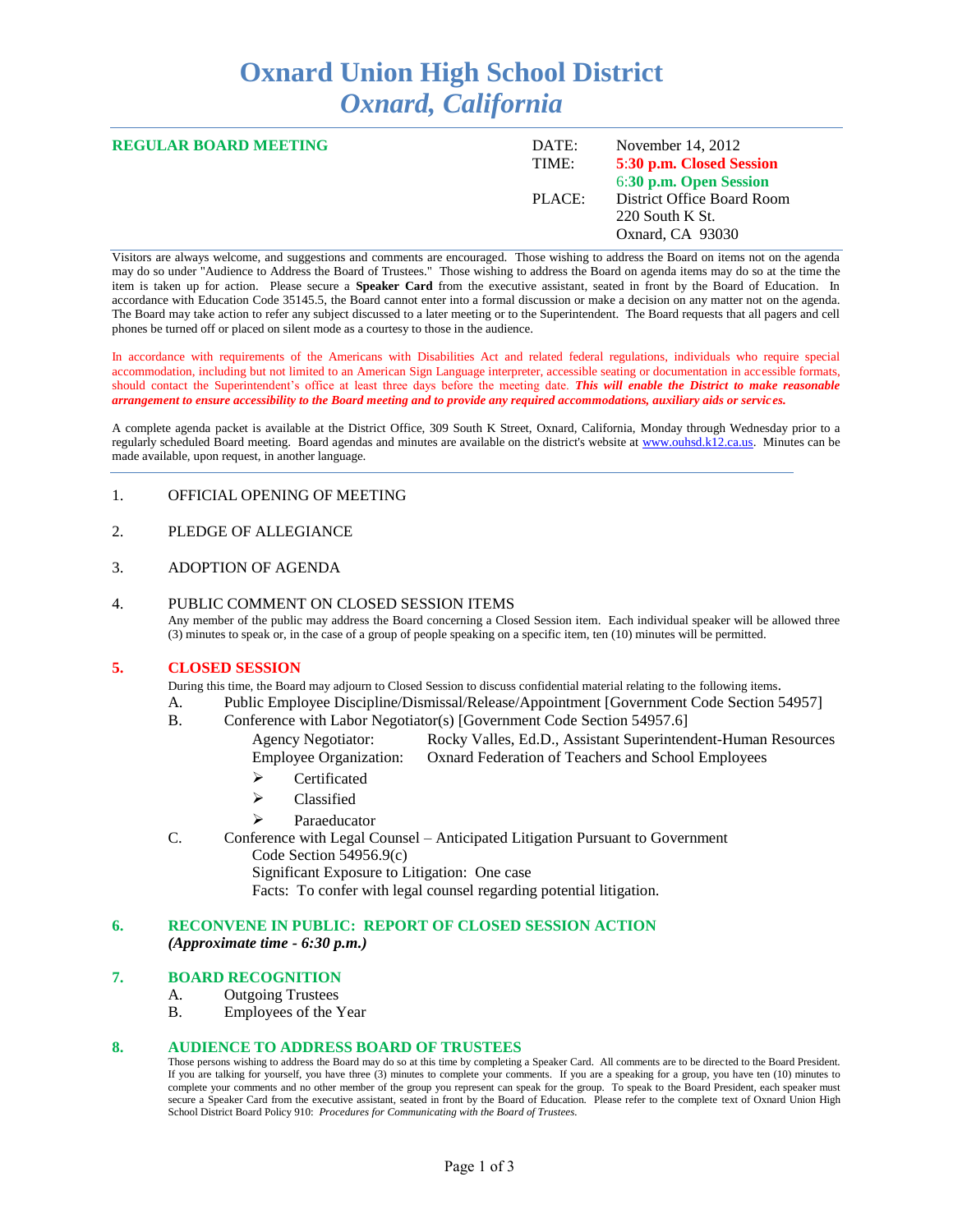Board Meeting Agenda November 14, 2012

# **9. SUPERINTENDENT'S REPORTS**

General Report: Gabe Soumakian, Ed.D., Superintendent

# **10. REPORTS TO THE BOARD**

- A. Regular Report: Stephanie Pinedo, Student Representative to the Board
- B. Board Update: Suspensions/Expulsions/Behavior Interventions/Saturday School
- C. Board Update: Copier/Printer Project
- D. Board Update: Communications and Safety

# **11. CONSENT CALENDAR**

- A. Consideration of Approval of Proposal from Kiwitt's General Building for Asphalt Work at Rio Mesa High School
- B. Consideration of Approval of Proposal from SunPower Corporation for a Deductive Change Order to Remove Roof D from Scope of Project at Channel Islands High School
- C. Consideration of Approval of Tree Work & Block Walls Installed at the Sr. Patio at Adolfo Camarillo High School, by G.A. Services
- D. Consideration of Approval of Renewed Memorandum of Understanding between Oxnard Union High School District/Oxnard Adult School and Ventura County Office of Education "1, 2, 3 Success"
- E. Consideration of Approval of Proposal from Zeller Electric Corp. for Cost to Complete Semi-Annual Service of the Emergency Back-up Battery System at Pacifica High School
- F. Consideration of Approval of Cabling for Room 90 Multimedia Lab at Hueneme High School by Tidal Construction
- G. Consideration of Approval of Data Wiring for Room 90 Multimedia Lab at Hueneme High School by PacifiCom
- H. Consideration of Approval of Electrical Portion of Project for Room 90 Multimedia Lab at Hueneme High School by Tidal Construction
- I. Consideration of Approval of Data Cabling Lab MO7 at Pacifica High School by Tidal Electric
- J. Consideration of Approval of Electrical Rewire of Computer Lab, Room MO7 at Pacifica High School, by Tidal Electric
- K. Consideration of Approval of Memorandum of Understanding between Oxnard Union High School District/Pacifica High School and Marty Hazirjian, Consultant, for Alcohol and Other Drug Counseling Services
- L. Consideration of Approval of Donations, October 25 November 2, 2012
- M. Consideration of Approval of Disposal of Surplus, October 5 November 2, 2012
- N. Consideration of Approval of Purchase Orders and Direct Pays, October 11 October 31, 2012
- O. Consideration of Approval of Student Expulsion by Recommendation of the Administrative Panel
- P. Consideration of Approval of Stipulated Student Expulsion by Agreement of the School Principal, the Student, and the Students' Parent/Guardian, as per Board Policy 5144, Section 22
- Q. Consideration of Approval of Student Readmission from Expulsion, as per Board Policy 5144, Section 16 N
- R. Consideration of Denial of Student Readmission from Expulsion, as per Board Policy 5144, Section 16 N
- S. Consideration of Approval of Quarterly Report on Williams Uniform Complaints, July September
- T. Consideration of Approval of Certificated and Classified Personnel
- U. Consideration of Approval of First Amendment to the NPS Agreement between Oxnard Union High School District and Casa Pacifica for Case Number 11, 12/13
- V. Consideration of Approval of Non-Public School Placement for Student Case Number Sixteen through Eighteen, 12/13, According to the Recommendation of the Student's IEP Team and the Director of Special Education
- W. Consideration of Approval of Waiver of CAHSEE Requirement for OUHSD Students with Disabilities